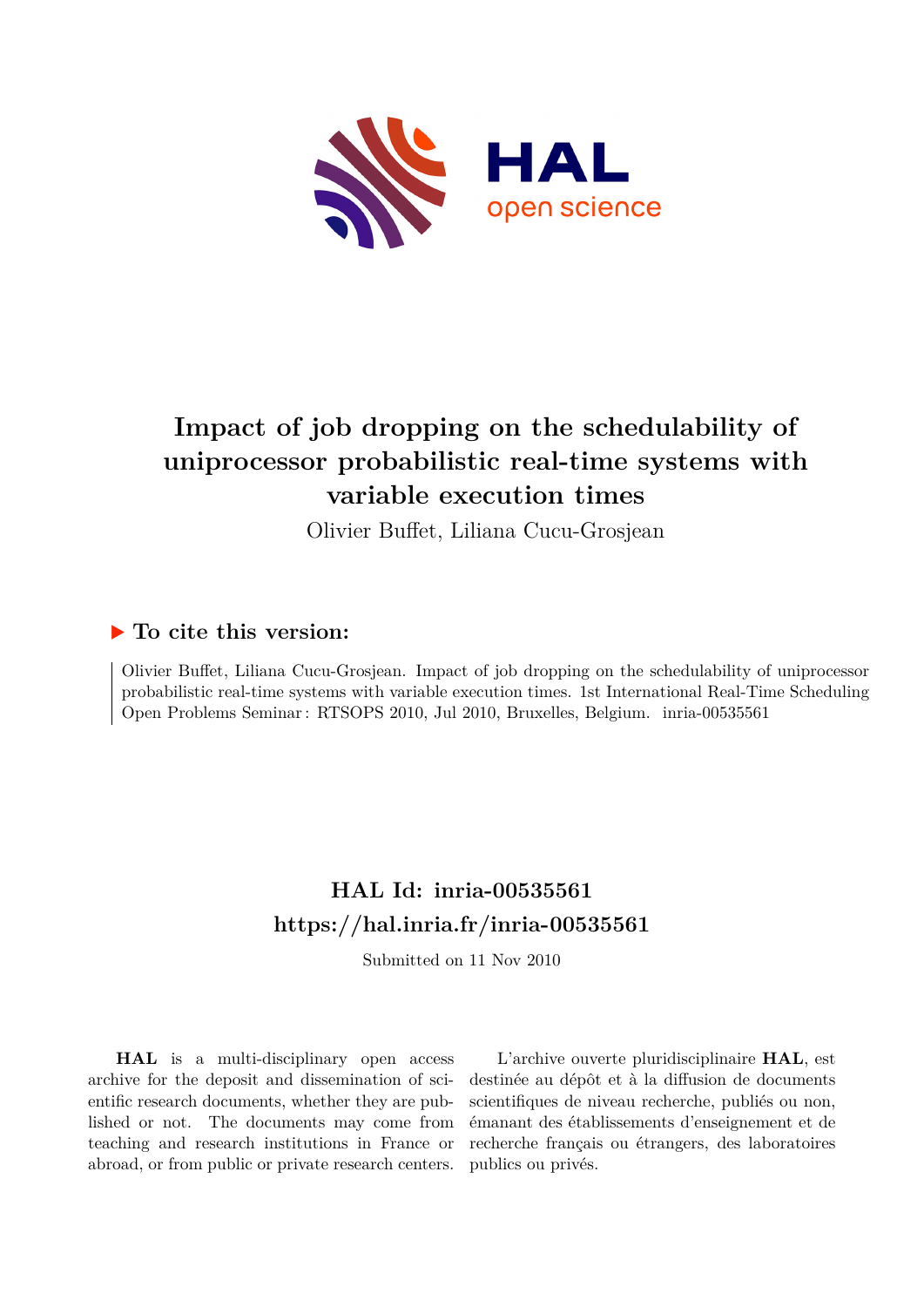# Impact of job dropping on the schedulability of uniprocessor probabilistic real-time systems with variable execution times

Olivier Buffet & Liliana Cucu-Grosjean

#### Abstract

In this paper we address the problem of uniprocessor probabilistic scheduling of real-time systems with variable execution times. For these systems the tasks have an associated probability of missing the deadline, i.e., some jobs may miss their deadlines without affecting the schedulability of the system. Therefore dropping these jobs does not affect the schedulability of the system and it could increase the probability of other jobs to meet their deadline. The problem of deciding what jobs to drop is not trivial and we discuss a possible solution.

## 1 Introduction

Requests in real-time environment are often of a recurring nature. Such systems are typically modeled as finite collections of simple, highly repetitive activities (e.g., tasks, messages). When the different instances of those activities are generated in a very predictable manner, we deal with periodic activities. The real-time performances of periodic activities on uniprocessor, distributed or network systems have been extensively studied when all their parameters are known. For some applications the parameters can be unknown until the time instant when the activity is released, or the environment can change forcing the application to adapt. Different approaches can be considered to address these uncertainties (probabilistic approaches, agent systems, learning or game theory, etc) and this paper uses a probabilistic formulation.

### 2 Problem statement

We deal with the uniprocessor scheduling problem of synchronous periodic tasks with variable execution times. We consider  $\tau = {\tau_1, \tau_2, \cdots, \tau_n}$  a set of n periodic tasks.

Each task is characterized by an exact inter-arrival time  $T_i$ , a relative deadline  $D_i$  and a probability of meeting the deadline  $p_i$ . It means that the  $j^{th}$ activation of  $\tau_i$  is released at time instant  $(j-1)T_i$  and must finish its execution